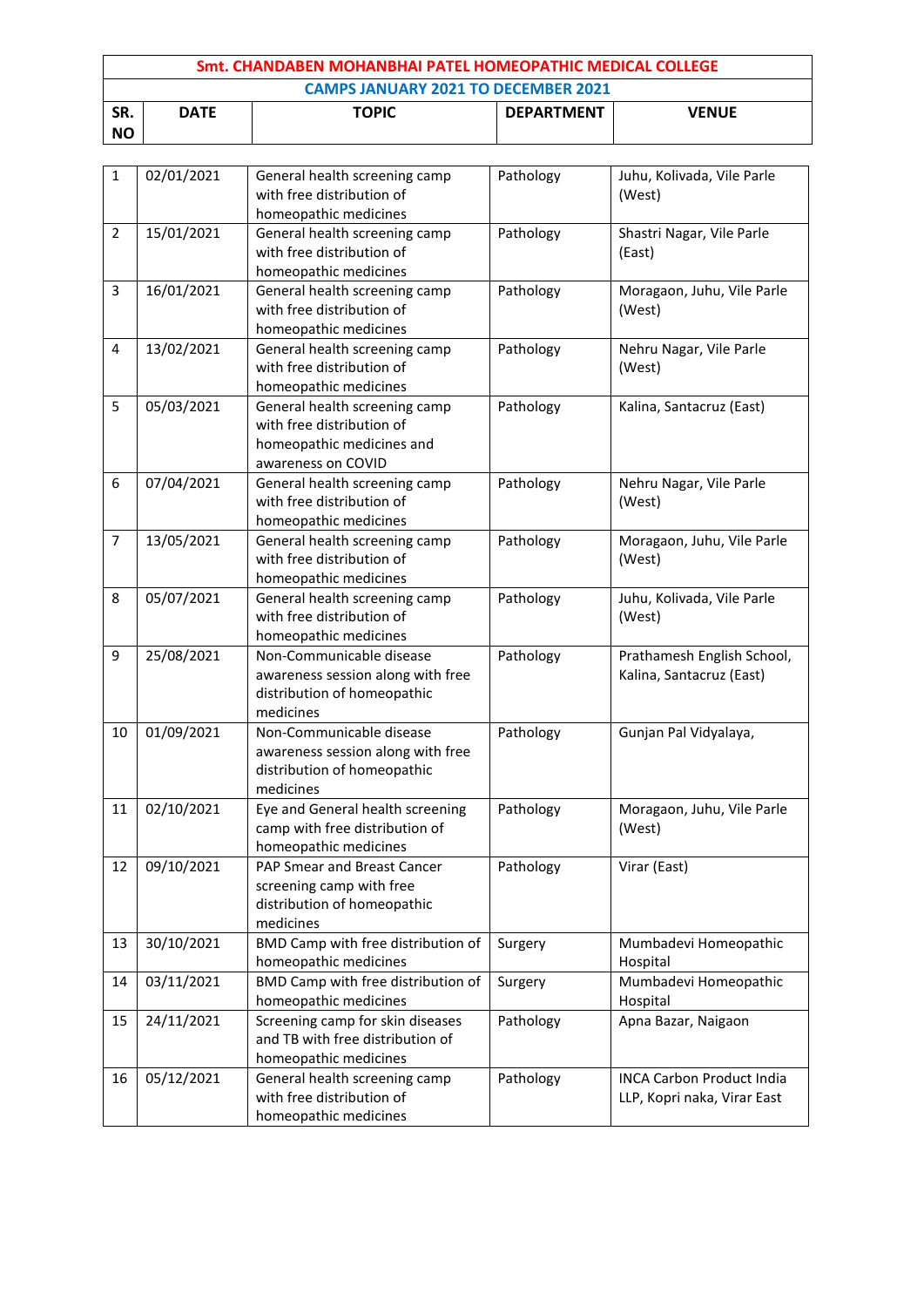| Smt. Chandaben Mohanbhai Patel Homeopathic Medical College |       |            |       |  |
|------------------------------------------------------------|-------|------------|-------|--|
| <b>MEDICAL CAMPS</b>                                       |       |            |       |  |
| Date                                                       | Topic | Department | Venue |  |

| 22/01/19                 | Camp for Screening of Diabetes,<br><b>Hypertension and Cancer</b>                                                                 | Pathology                 | Jogeshwari East                                                                                          |
|--------------------------|-----------------------------------------------------------------------------------------------------------------------------------|---------------------------|----------------------------------------------------------------------------------------------------------|
| 24/01/19                 | Camp on Hypertension and<br>Diabetes screening                                                                                    | Materia<br>Medica         | Mumbadevi<br>Homeopathic Hospital                                                                        |
| 17/02/19                 | Mega medical camp on the occasion<br>of birth anniversary of Chatrapati<br>Shivaji Maharaj                                        | Pathology                 | PWD Sports ground,<br>Bandra (East) behind<br>Chetna College, Bandra<br>east                             |
| 06/03/19                 | Screening camp for lifestyle<br>disorders for workers                                                                             | Pathology                 | Sahar Cargo Complex,<br>Andheri east                                                                     |
| $07/3/19$ -<br>08/3/19   | Camp and awareness talk on<br>occasion of international women's<br>day                                                            | Gynaecolog<br>y           | Mumbadevi<br>Homeopathic Hospital                                                                        |
| 09/03/19                 | Awareness camp on women Health,<br>female foeticide and socio-economic<br>empowerment on occasion of<br>International women's day | Pathology                 | Kamgar Kalyan Kendra,<br>Vakola                                                                          |
| 17/03/19                 | Camp for screening of common<br>diseases                                                                                          | Pathology                 | Rotary club of Powai                                                                                     |
| 3/4/19                   | <b>BMD Assessment Camp</b>                                                                                                        | Surgery                   | Mumbadevi<br>Homeopathic Hospital                                                                        |
| $08/04/19$ -<br>09/04/19 | Anemia screening Camp on<br>occasion of World Health Day                                                                          | Communit<br>y<br>Medicine | Mumbadevi<br>Homeopathic Hospital in<br>collaboration with<br><b>Advanced Multispecialty</b><br>hospital |
| $05/04/19$ -<br>10/04/19 | Community camps on occasion of<br>World Homeopathy day                                                                            | Pathology                 | Jogeshwari East                                                                                          |
| 27/04/19                 | Camp for screening of Skin<br>diseases                                                                                            | Pathology                 | Arthur Road Jail                                                                                         |
| 01/05/19                 | Screening of Lifestyle disorders on<br>occasion of World Labour Day                                                               | Pathology                 | Jogeshwari East                                                                                          |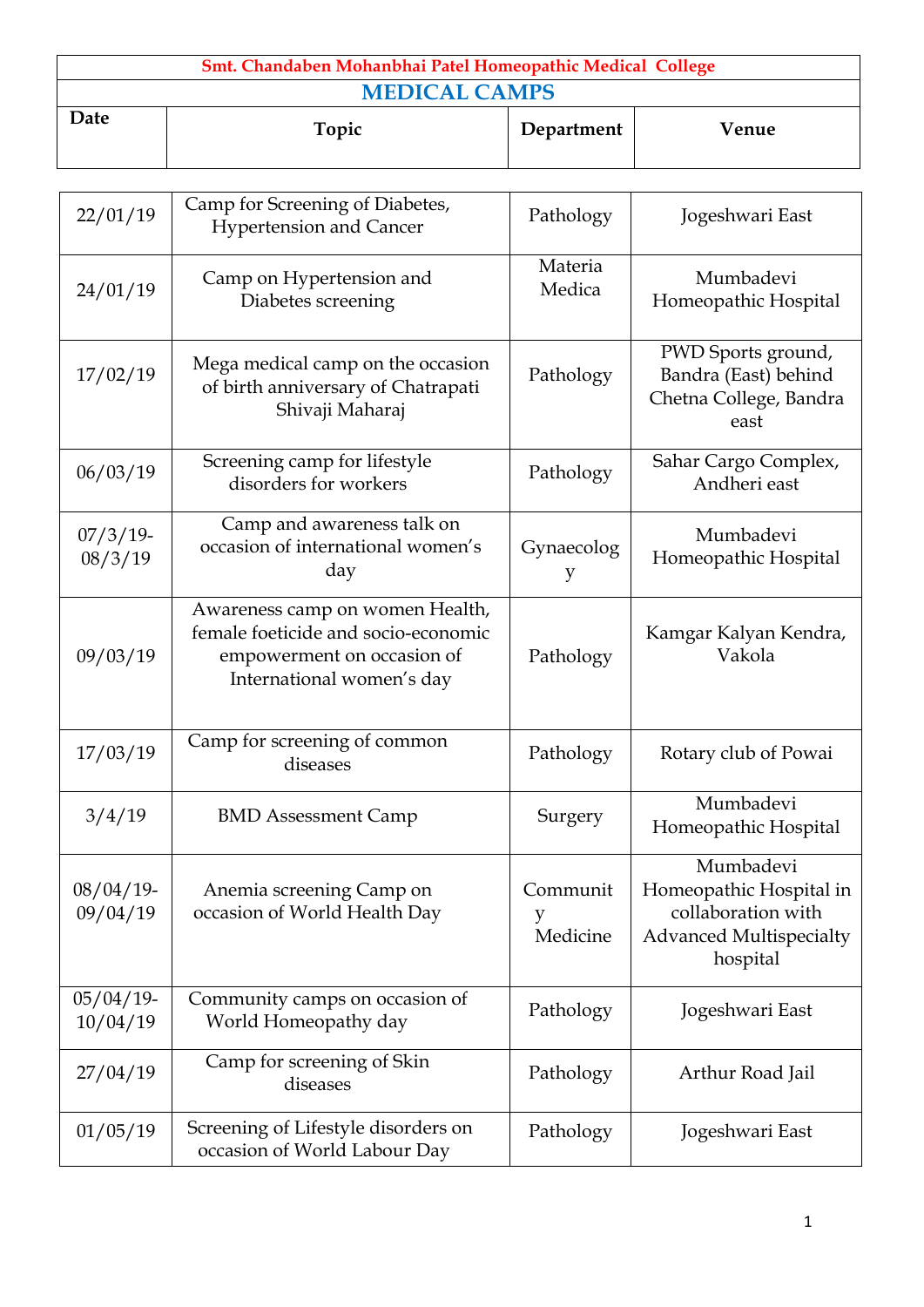| Smt. Chandaben Mohanbhai Patel Homeopathic Medical College |       |            |       |  |
|------------------------------------------------------------|-------|------------|-------|--|
| <b>MEDICAL CAMPS</b>                                       |       |            |       |  |
| Date                                                       | Topic | Department | Venue |  |

| 09/06/19                                                | Screening for Anemia and<br>Orthopaedic diseases                                                 | Pathology             | Cotton green                                                                                            |
|---------------------------------------------------------|--------------------------------------------------------------------------------------------------|-----------------------|---------------------------------------------------------------------------------------------------------|
| 9/7/19                                                  | School Health Survey                                                                             | Community<br>Medicine | Angel Land<br>School,<br>Andheri West                                                                   |
| 14/8/19                                                 | <b>BMD Assessment Camp</b>                                                                       | Surgery               | Mumbadevi<br>Homeopathic<br>Hospital                                                                    |
| $19/08/19$ -<br>31/08/19                                | Balwadi Screening                                                                                | Pathology             | Kamgar kalyan Kendra,<br>Andheri, St. Catherins,<br>Pratiksha nagar,<br>Dharavi, Turbhe,<br>Currey Road |
| 4/9/19                                                  | Mega Health Camp                                                                                 | Pathology             | Surat                                                                                                   |
| 1/10/19                                                 | Awareness talk by Dr. Reshma Pillai<br>along with screening of PCOD                              | Pathology             | SNDT, Juhutara Road,<br>Santacruz                                                                       |
| 22/10/19                                                | Screening of School                                                                              | Pathology             | Kurla, Turbhe,<br>Santacruz                                                                             |
| 24/10/19                                                | Swasth Zindagi Janamotsav<br>Medical Camp                                                        | Pathology             | Birla Garden, Juhu                                                                                      |
| 24/11/19                                                | Free General Medical camp                                                                        | Pathology             | <b>BDD Chawl</b> , Worli                                                                                |
| 5/12/19                                                 | Screening of Reproductive health in<br>women along with greening initiative<br>for herbal plants | Pathology             | Tara, Dist. Raigad                                                                                      |
| $7/12/19$ ,<br>$12/12/19$ ,<br>$20/12/19$ ,<br>28/12/19 | Gender sensitization on<br>reproductive health                                                   | Pathology             | Dilkush<br>$\bullet$<br>School, Juhu,<br>St. Joseph, Juhu,<br>Jari Mari,<br>Khar                        |
| 9/12/19<br>11/12/19<br>18/12/19<br>19/12/19             | Balwadi screening                                                                                | Pathology             | Goregaon<br>Jogeshwari,<br>Malvani,<br>Andheri                                                          |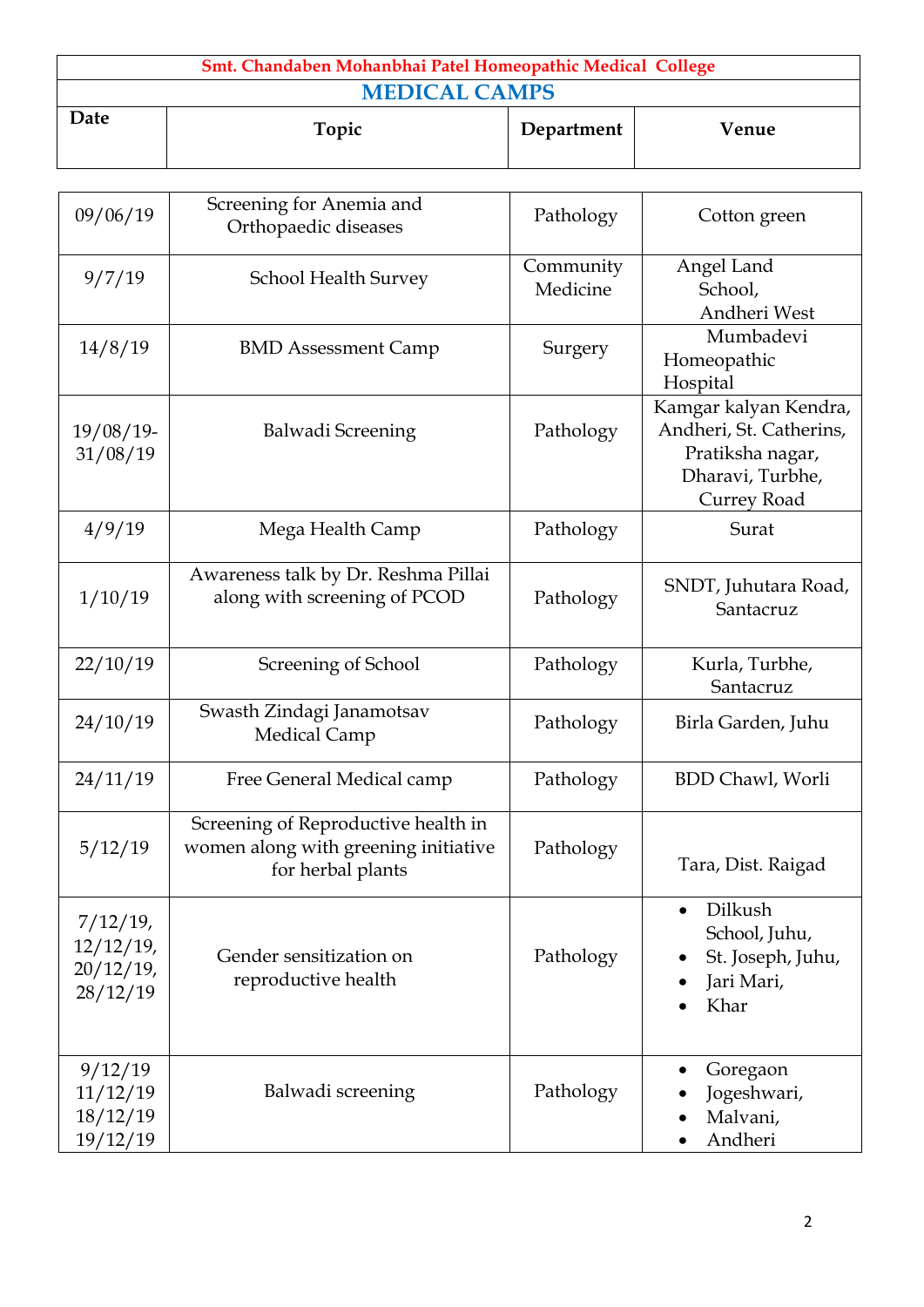| Smt. Chandaben Mohanbhai Patel Homeopathic Medical College |       |            |       |  |
|------------------------------------------------------------|-------|------------|-------|--|
| <b>MEDICAL CAMPS</b>                                       |       |            |       |  |
| Date                                                       | Topic | Department | Venue |  |

| 12/12/19                                                                            | Community outreach program-<br>Teaching Learning program                        | Pathology                  | Jogeshwari east                                                                              |
|-------------------------------------------------------------------------------------|---------------------------------------------------------------------------------|----------------------------|----------------------------------------------------------------------------------------------|
| $12/12/19$ -<br>16/12/19<br>$30/12/19$ -<br>11/1/2020<br>$10/1/2020$ -<br>23/1/2020 | Bidada Camp                                                                     | Communit<br>y<br>Medicine  | Bidada, Gujarat                                                                              |
| 02-01-2020                                                                          | Rural Health Check-up                                                           | Community<br>Medicine      | Safala rural camp in<br>Adopted village by Smt.<br><b>CMP Homeopathic Medical</b><br>College |
| 04-01-2020                                                                          | Hb Check-up & Gen. Health Check-up                                              | Pathology                  | Oxford School, Kurla, Near<br>Phoenix Mall                                                   |
| $06-01-2020$                                                                        | Cancer, Anaemia screening for female<br>on account of women day                 | Gynaecology<br>& Pathology | St. Michael Church, Mahim                                                                    |
| 09-01-2020                                                                          | Gen. Health Camp                                                                | Pathology                  | Smile Foundation, BKC                                                                        |
|                                                                                     | 15-01-2020 Cancer Awareness & Screening initiative<br>with gender sensitisation | Medical &<br>Pathology     | Dadar East                                                                                   |
|                                                                                     | 17-01-2020 Eye check-up & Routine health check-up                               | Surgery                    | Rotary Club of Saki Vihar                                                                    |
| 19-01-2020                                                                          | Balwadi Screening                                                               | Pathology                  | Harinagar                                                                                    |
| $01 - 02 - 2020$                                                                    | Hb Check-up & Gen. Health Check-up                                              | Pathology                  | St. Catherine's Home,<br>Versova, Andheri                                                    |
|                                                                                     | 02-02-2020 Gen Health Check-up & Female diseases<br>related awareness           | Pathology &<br>Gynaecology | Kamgar, Kalyan Kendra,<br>Dharavi                                                            |
| 03-02-2020                                                                          | Gen Health Check-up & Awareness<br>Programme                                    | Pathology                  | Smile Foundation, BKC                                                                        |
| 04-02-2020                                                                          | Gen Health check-up                                                             | Pathology &<br>Clinical    | Runwal bliss, Kamgar<br>Kalyan Camp Vikhroli                                                 |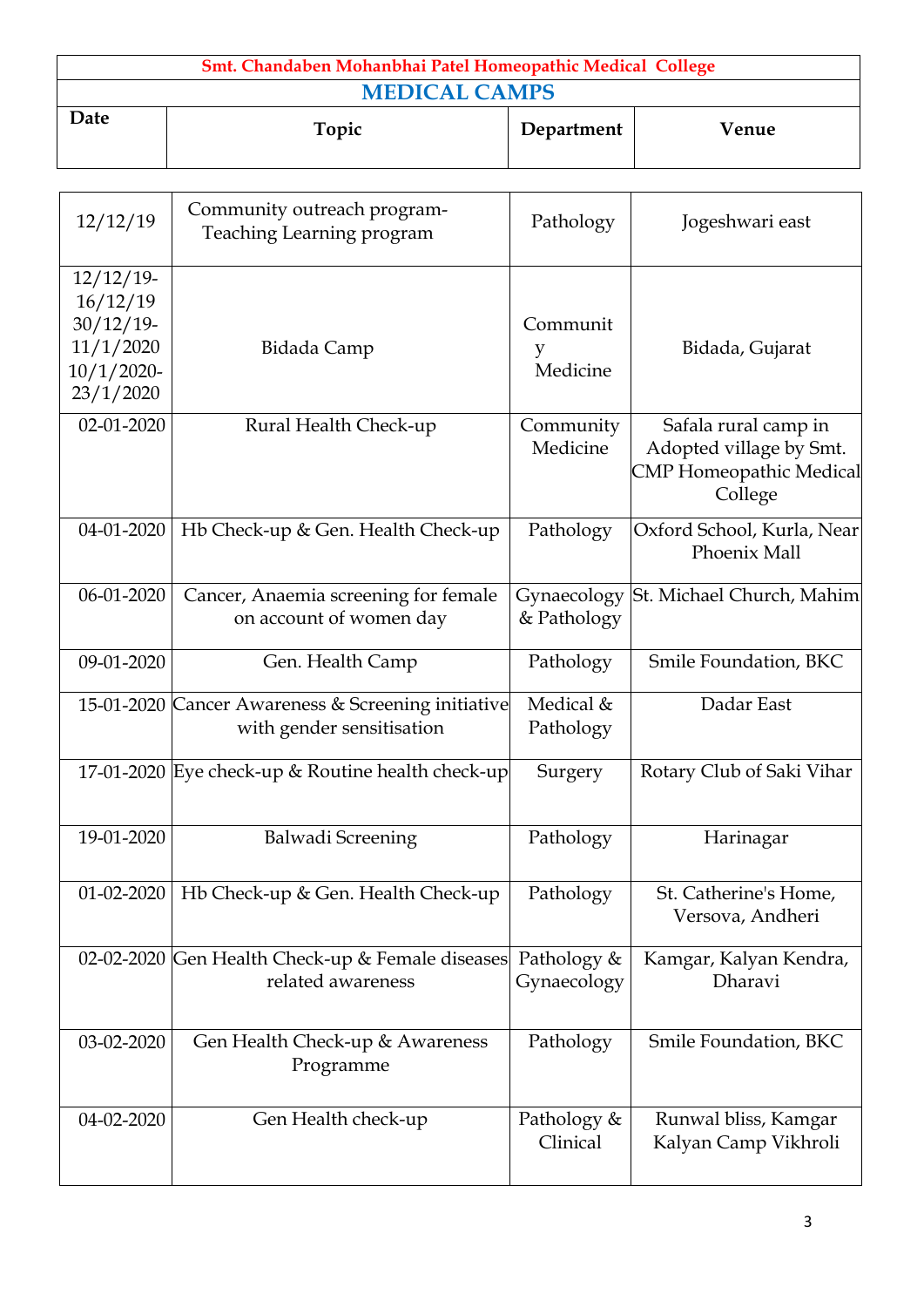| Smt. Chandaben Mohanbhai Patel Homeopathic Medical College |                                                                                                            |                                                     |                                   |  |  |
|------------------------------------------------------------|------------------------------------------------------------------------------------------------------------|-----------------------------------------------------|-----------------------------------|--|--|
| <b>MEDICAL CAMPS</b>                                       |                                                                                                            |                                                     |                                   |  |  |
| Date                                                       | Topic                                                                                                      | Department                                          | Venue                             |  |  |
| 08-03-2020                                                 | HB & Diabetes screening & first dose of<br>Arsenic Alb 30 on occasion of<br>International women's day      | Pathology                                           | Kamgar, Kalyan, Vikhroli          |  |  |
| 09-03-2020                                                 | Women's Day celebration & Awareness<br>with HB & Diabetes screening with<br>distribution of Arsenic Alb 30 | Pathology                                           | Kamgar, Kalyan Andheri,           |  |  |
| 12-03-2020                                                 | Balwadi Screening with Homeopathic<br>Medicine                                                             | Pathology                                           | Jogeshwari                        |  |  |
| 17-03-2020                                                 | Community Women Preparing for<br>facing Pandemic with free distribution<br>of Ars Alb 30                   | Gynaecology<br>& Pathology                          | Gundawali, Andheri West           |  |  |
| 09-04-2020                                                 | Institute conducted training for staff<br>with offline distribution of free Arsenic<br>Alb <sub>30</sub>   | All Clinical<br>Dep                                 | Online                            |  |  |
| 05-05-2020                                                 | Creating Awareness in community on<br>COVID-19 hygiene                                                     | Medicine Dep<br>& Pathology                         | Different locations               |  |  |
| 09-06-2020                                                 | Awareness of women's domestic abuse<br>online and free distribution of Hom.<br>medicine in OPD             | Online (all<br>staff $&$<br>interns)<br><b>MUHS</b> | Mumbadevi Homeopathic<br>Hospital |  |  |
| 29-07-2020                                                 | Awareness & Gen. Health check-up<br>camp                                                                   | Gynaecology<br>& Pathology                          | S.V. Road, Santacruz west         |  |  |
| 15-08-2020                                                 | Vishaka committee online screening for<br>women & female students on well being                            | Pathology &<br>Medicine                             | Online Zoom                       |  |  |
| 06-09-2020                                                 | Intern counselling community workers<br>& free administering of Arsenic Alb 30<br>second round             | Pathology &<br>Interns                              | Juhu (Nearby college area)        |  |  |